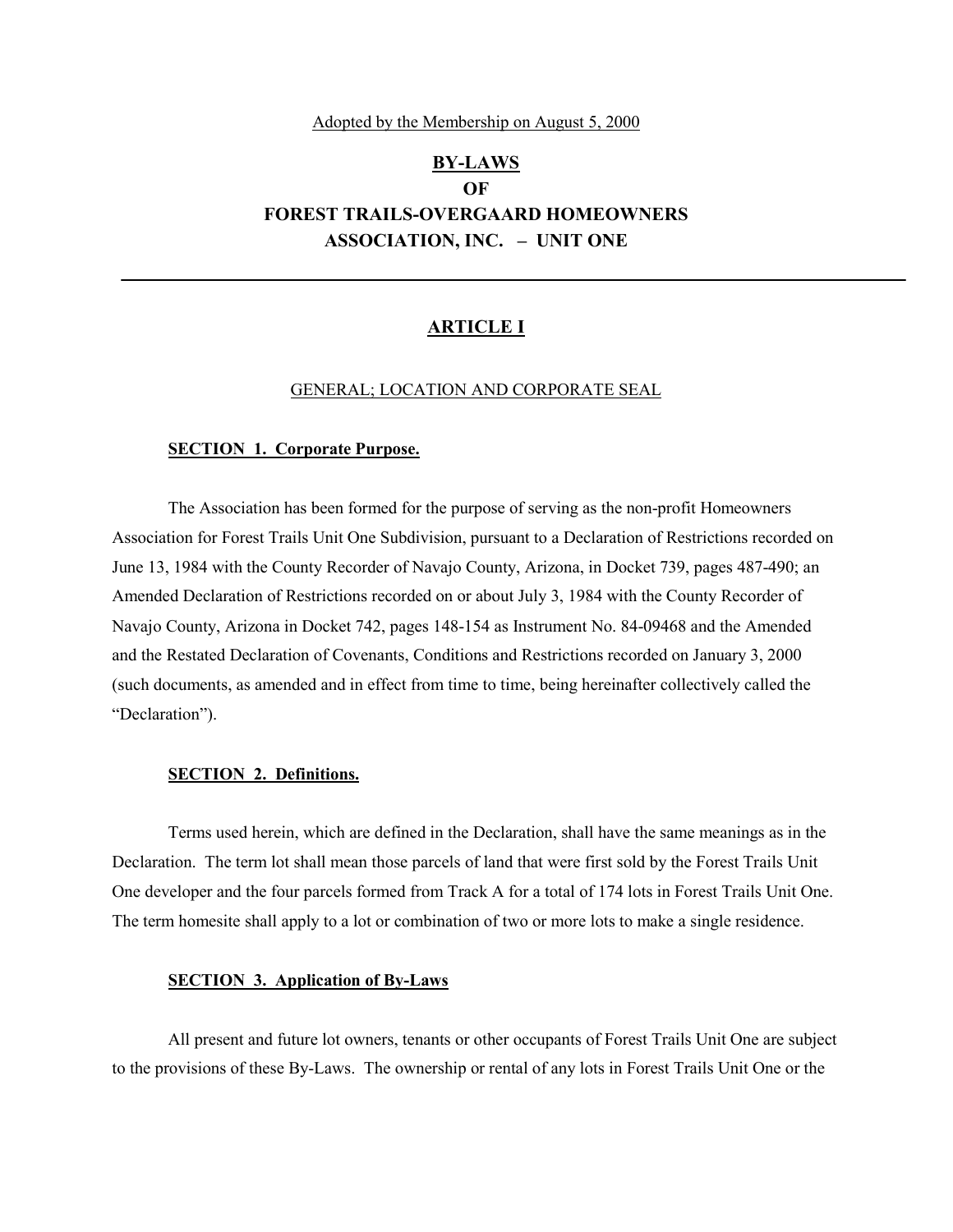use or occupancy of any of said lots will conclusively constitute acceptance and ratification by said owner, tenant, occupant or user of these By-Laws and their agreement to comply therewith.

## **SECTION 4. Priority of Declaration**

The provisions of the Declaration and of the Articles of Incorporation shall have priority over these By-Laws, and any provision hereof which is contrary to or inconsistent with the declaration or the articles of Incorporation shall be void to the extent of such inconsistency.

# **SECTION 5. Principal Office of the Association.**

The known place of business of the Association shall be its principal office.

# **SECTION 6. Other Offices.**

The Association may also maintain offices at such other place or places, within the State of Arizona, as may be designated from time to time by the Board of Directors, and the business of the Association may be transacted at such other offices with the same effect as that conducted at the principal office.

# **SECTION 7. Seal.**

A corporate seal shall not be requisite to the validity of any instrument executed by or on the behalf of the Association but, nevertheless, if in any instance a corporate seal be used, it shall be a circle having on the circumference the name "FOREST TRAILS – OVERGAARD HOMEOWNERS ASSOCIATION – UNIT ONE" and in the center thereof the terms "Arizona 2000".

## **ARTICLE II**

## MEMBERSHIP AND VOTING RIGHTS

#### **SECTION 1. Membership Characteristics.**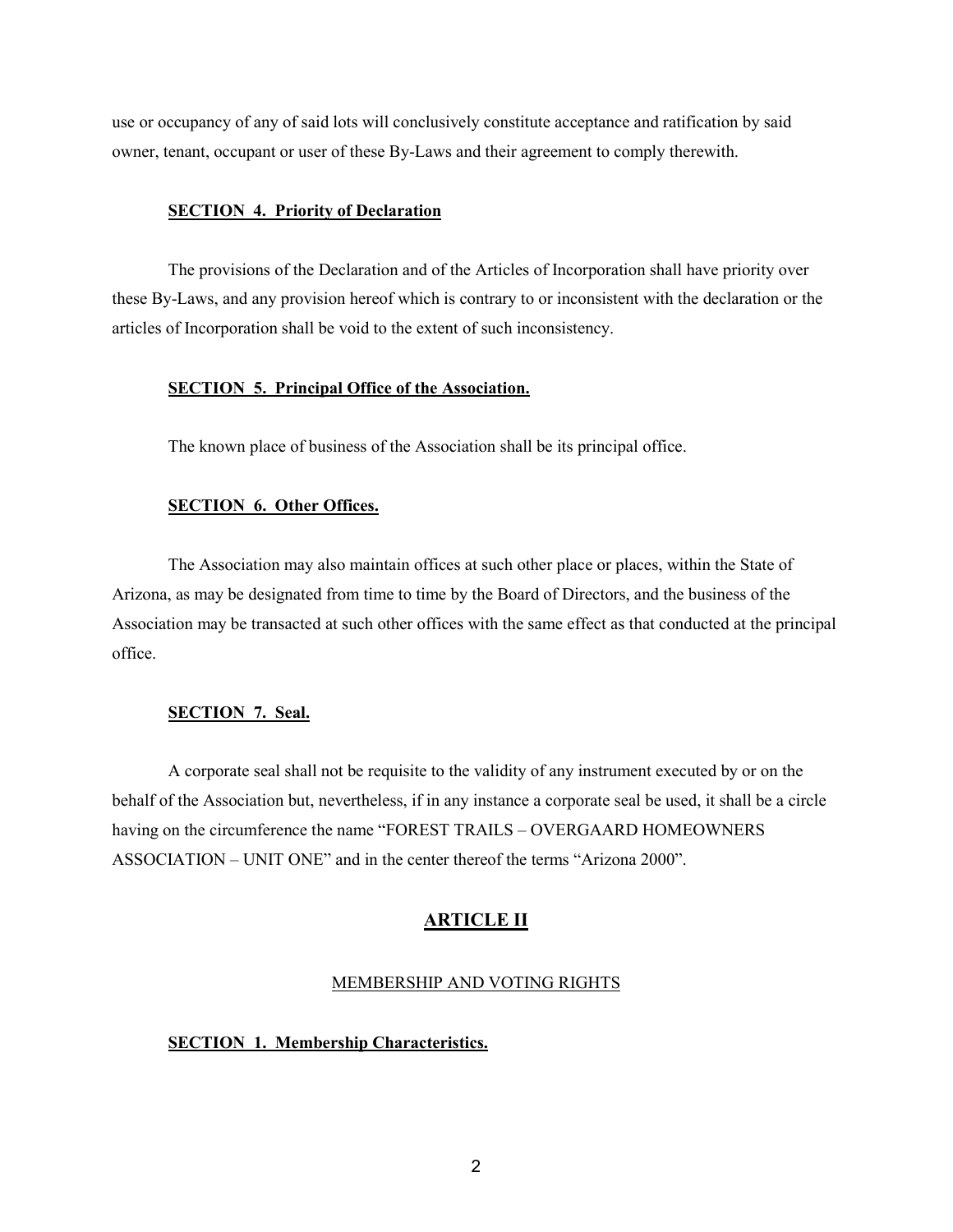Membership in the Association shall be limited to record owners of equitable title (or legal title if equitable title has merged) of single family residential lots situated within Forest Trails Unit One subdivision as defined by the plat of record and where applicable by subsequent acts of conveyances creating and defining each single family residence lot. An owner of a lot shall automatically, upon becoming the record owner of a lot, be a member of the Association. If a lot is owned by more than one person or entity, the owners jointly own, share, use and enjoy the membership attributed to their lot.

The corporation named Forest Trails-Overgaard Homeowners Association, Inc. – Unit One is a not-for-profit membership corporation. Accordingly it is not comprised of shareholders but rather is owned, controlled, operated and consists of members acting under these by-laws. Each residential lot comprised within the subdivision entitles its owners to one membership to be shared, owned, used, and enjoyed between them. When two or more lots have been consolidated to constitute a single homesite, the resultant homesite entitles its owner or owners to two or more memberships (one for each lot). For purposes of elections and other voting a majority vote of the memberships present sufficient to constitute a quorum suffices to decide an election contest or to decide any other matter subjected to vote. To the extent that more than one person or entity owns a lot, each such person or entity is entitled to cast a fractional vote for that membership. The fraction to be used is that produced by using "one" as the numerator and the total number of owners of the lot as the denominator.

Ownership, whether solely or with others, of a single family residential homesite shall be the sole qualification and criteria for membership. The foregoing is intended to exclude as members, persons or entities who hold an interest in a homesite merely as security for the performance of an obligation.

The membership rights, powers, duties and obligations continue until such time as the person or entity no longer owns a residential homesite, or interest or share therein, within the subdivision. However, the membership may, by appropriate provision in these by-laws, suspend the powers, privileges and benefits of membership to those persons or obligations and who are hence not "members in good standing". "Members in good standing" are those members that are performing the duties and obligations of membership.

Membership rights, whether held solely or with others, cannot be transferred, pledged or alienated in any way, except upon the sale or gift of the corresponding homesite, and then only to such purchaser, donee or donees, or upon transfer and succession, in whole or in part, of ownership by operation of law, including but not necessarily limited to descent and distribution by intestate succession, testamentary

3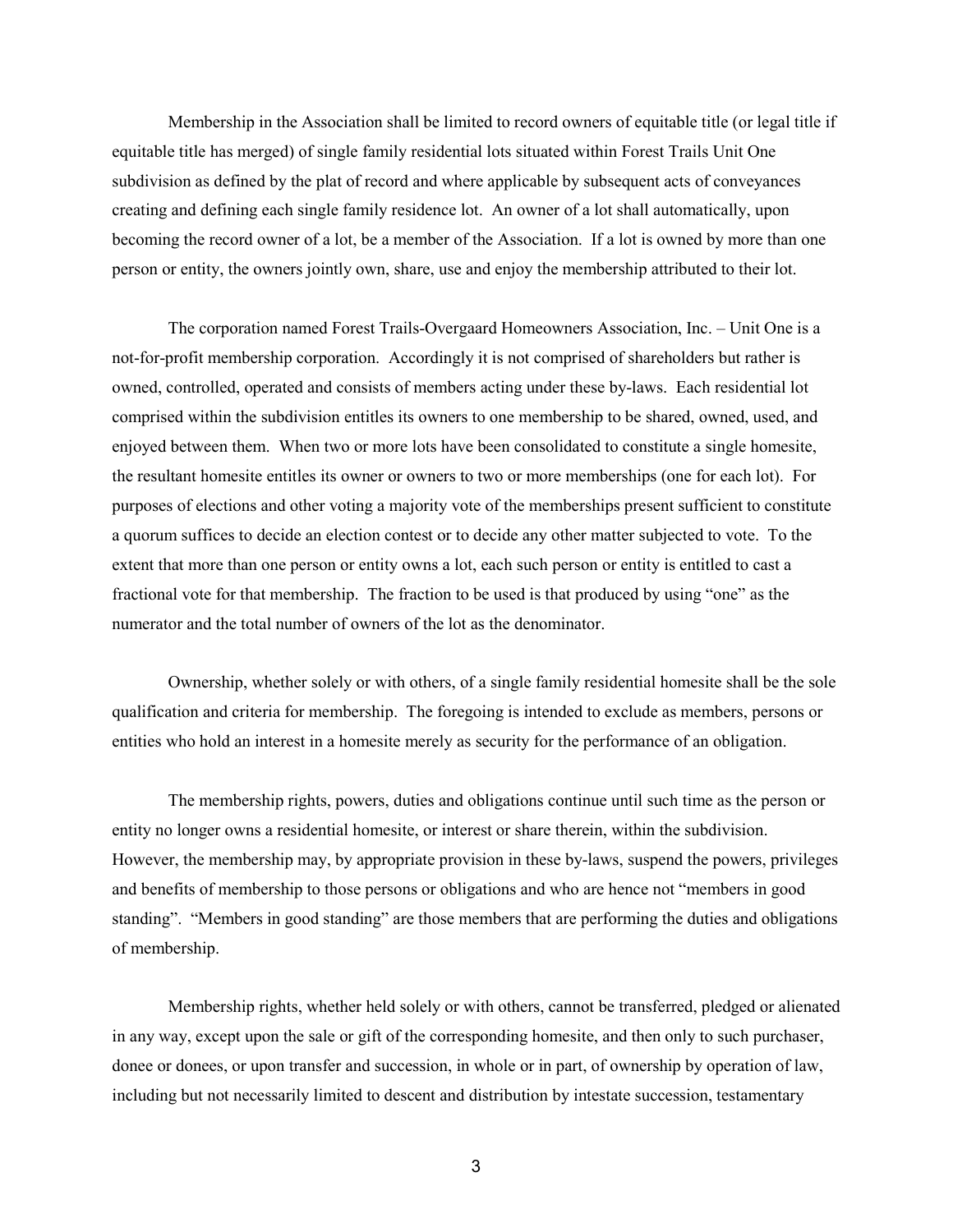disposition, foreclosure of a lien, or other legal process. Nothing in the foregoing shall be construed as purporting to limit or prohibit the ability of a member or co-owner of a membership to grant a proxy or proxies, nor as limiting or prohibiting the ability of a member or co-owner of a membership to make, constitute and appoint agents and attorneys'-in-fact, nor as limiting the powers of a conservator, or guardian or trustee appointed to act on behalf of and for the protection or benefit of a member or coowner of a membership.

Any attempt to make a prohibited transfer is void and will not be reflected upon the books and records of the Association. The Association shall create and maintain a roster or record of those persons entitled to exercise and enjoy the rights and powers of membership, whether solely or with others. The burden is upon the member(s) to forward change of address information and to forward new successors to the Association. The Association has no duty to search title records to locate title transfers. The Association has the duty to close the roster at the time of the mailing of the final meeting notice. The Association shall record all transfers upon its books or records. The Association may, but is not obligated to issue membership certificates from time to time to those persons then entitled to exercise and enjoy, solely or with others, the powers, duties and obligations of membership.

## **SECTION 2. Membership Appurtenant.**

Association Membership is appurtenant to and may not be separated from ownership, solely or with others, of the particular lot to which it corresponds.

#### **SECTION 3. Classes of Membership. DELETED**

## **SECTION 4. Arrearages.**

The Board has the duty to demand payment in the event that the sums required by the Association to be paid by the last known owner or owners of record of a residential homesite are determined by its Board to be past due and unpaid for more than thirty (30) days following the service upon the person or persons owning the homesite. This demand addressed to the address adopted by the member or comembers owning the homesite. The member or co-members owning the homesite shall no longer, so long as defaults in performance of their membership obligations remain uncured, be entitled to the status under these by-laws as being holders of a membership in good standing. Delivery is assumed to be 10 days after mailing.

4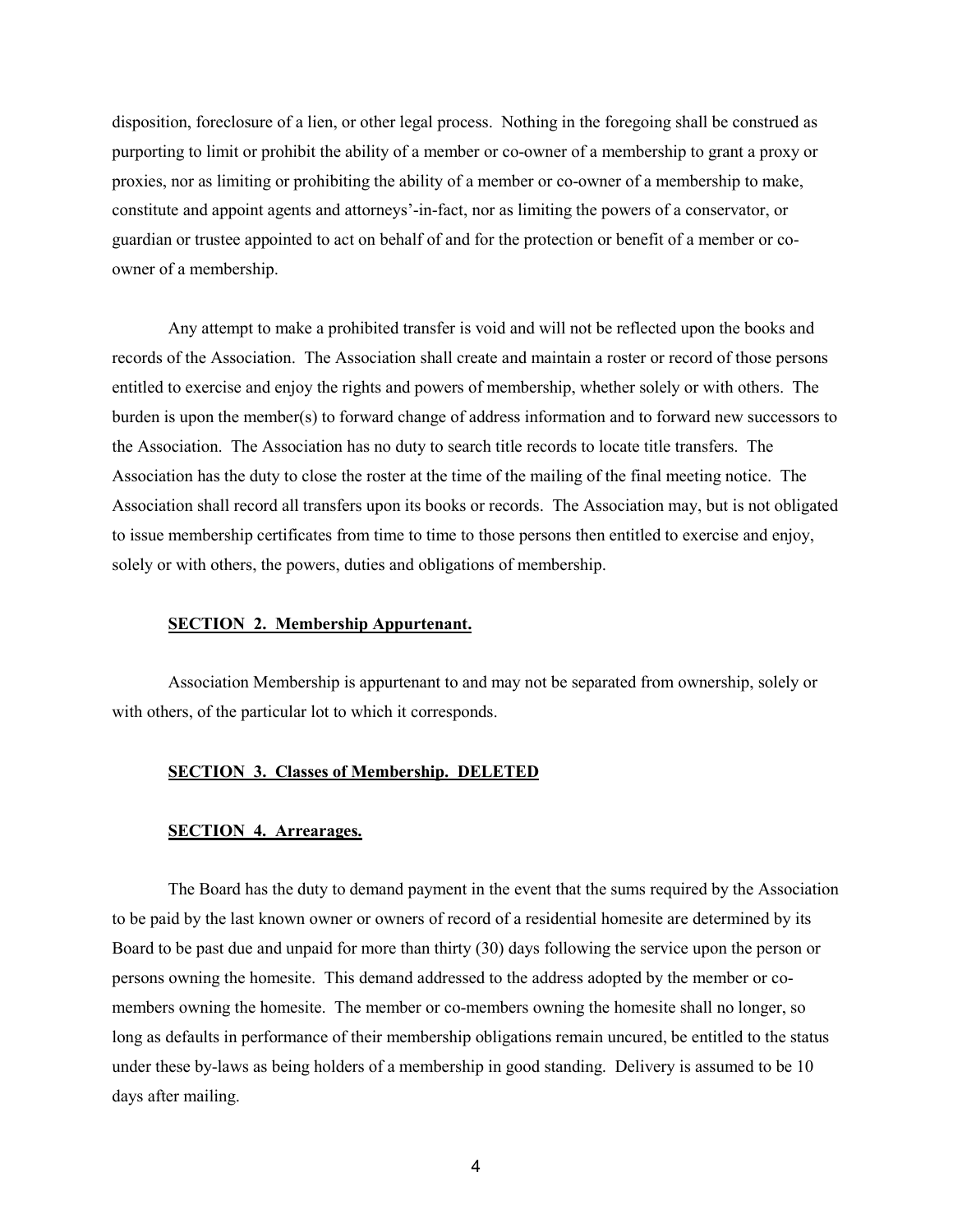The address adopted by an owner of a homesite set forth on the face of the recorded conveyance may be used by the corporation in serving notice and demands upon the owner until such time, if ever, as the owner of the homesite provides the corporation with an alternative address and directs that notices and demands be sent to the alternative address provided.

In the event that duties or performance obligations required of the owners of a homesite by the Association acting through its Board remain unperformed and that such defaults or failures to perform acts reasonably required of them by the Board are determined by the Board to be defaults in failing to perform membership obligations uncured more than thirty (30) days following the service upon the person or persons owning the homesite of notice and demand for performance curing the defaults by certified mail postage prepaid addressed to the address adopted by the member or co-members owning the homesite, then the member or co-members owning the homesite shall no longer, so long as defaults in performance of their membership obligations remain uncured, be entitled to the status under these bylaws as being holders of a membership in good standing.

Persons or entities who have ceased to enjoy the status of being the holder or holders of a membership in good standing shall not be entitled to vote at meeting of the membership of the Association.

## **ARTICLE III**

## MEMBERS' MEETINGS

# **SECTION 1. Common Requirements of Meetings.**

There are two types of meetings – Annual and Special. The requirements listed below apply to both types of meetings.

Meetings of Members shall normally be held at such date, place and time as may be fixed from time to time by the Board of Directors, or in the absence of action by the Board, then at such place, date and time as may be fixed by either the President or the Secretary. In addition to the powers vested in the Board and these officers to convene an annual or special meeting of the members, the owners of homesites comprising not less than ten (10%) percent of the lots comprised within the subdivision may act to convene an annual or special meeting of membership and in so doing shall be entitled to fix the date, place and time for such a meeting. Action convening an annual or special meeting of members and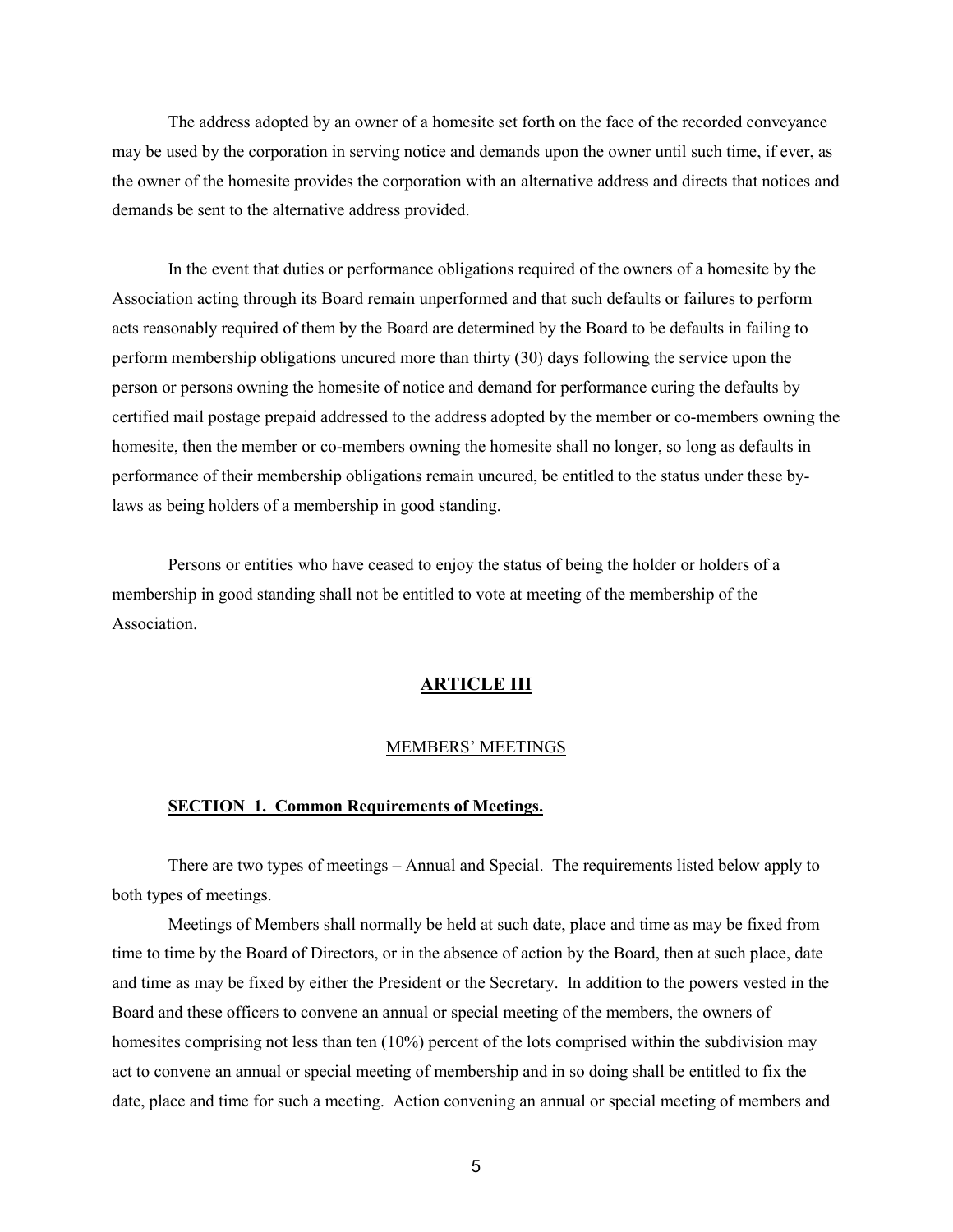fixing the date, place and time of the meeting shall be evidenced by a written notice signed by the president or by the secretary or by the spokesperson or agent for the group of lot owners calling, convening and noticing the meeting. The location for any such meeting shall be within the geographical boundaries of Arizona. A specific description of the site for the prospective meeting shall be included in the notices of the meeting served upon the membership or in the duly executed waivers of notice of the meeting signed by the membership.

#### **SECTION 2. Annual Meetings.**

Annual meetings of Members shall be held once a year at such date, time and place as designated by the notice of meeting. At the annual meeting Members in good standing shall elect Directors to fill any vacancies on the Board of Directors left vacant by death, disability, removal, abandonment or resignation and transact such other business, new or old, as may properly be brought before the meeting.

# **SECTION 3. Notice of Annual Meeting.**

Written notice of the annual meeting stating the place, date and hour of the meeting shall be given to each person holding, solely or with others, a membership, including those persons then holding a membership not in good standing, not less than ten (10) days nor more than fifty (50) days before the date of the meeting. Where there are more than one person or entity holding or owning a membership, and where the information available to the Association indicates that persons sharing ownership or a membership are husband and wife, or family members residing together, then it is sufficient notice to such co-owners to send a single notice in a single envelope addressed to the co-owners who are husband and wife or who are family members residing together. Such notice shall be given either personally or by first-class mail; provided that if such notice is to be by mail, it shall be deposited with the U. S. Postal Service at least twelve (12) days prior to the date set for the meeting. Notices of the meeting shall contain a reasonably accurate description of the purpose or purposes for matters that will be brought before the membership for a vote and for other matters.

The identities of those persons entitled to cast full or fractional votes for memberships shall be determined as of four o'clock in the afternoon two days prior to the scheduled meeting.

## **SECTION 4. List of Members.**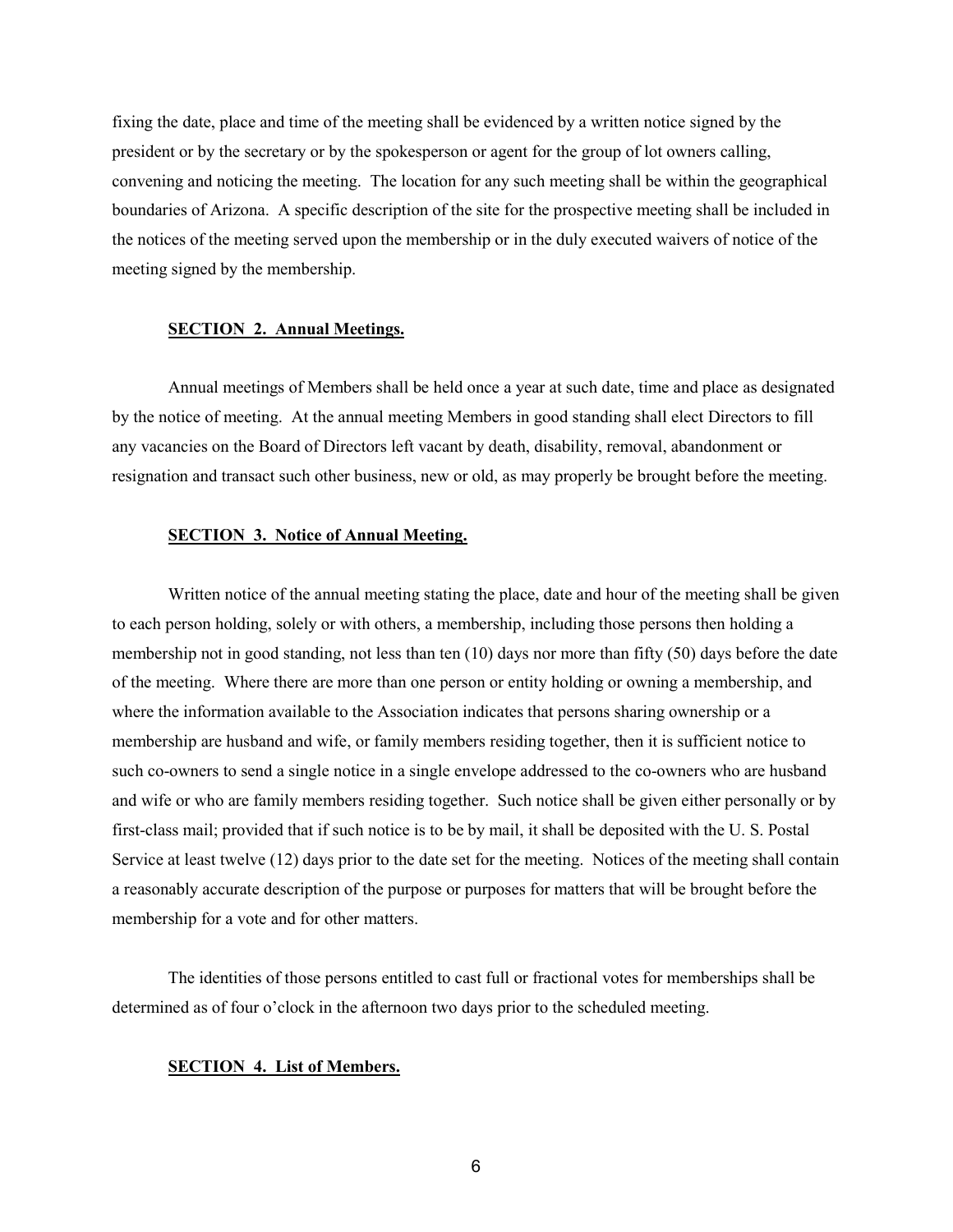At least once a year the Secretary of the Association shall prepare and make a complete list of the Memberships, by lot number, entitled to vote at the meeting, or any adjournment thereof, showing the address and name of each Member, and such list shall be produced and kept open at the time and place of the meeting during the whole time thereof, and may be inspected by any Member present.

### **SECTION 5. Special Meetings of Members.**

Special meeting of the members, for any purpose or purposes, unless otherwise prescribed by statue or by the Articles of Incorporation, may be called by the President or Secretary at the request, in writing, of a majority of the Board of Directors, or at the request, in writing, of Members holding not less than one-tenth of all the Memberships entitled to vote at such meeting. Notices of the meeting shall contain a reasonably accurate description of the purpose or purposes for matters that will be brought before the membership for a vote or other considerations.

# **SECTION 6. Notice of Special Meetings.**

Notices of Special meetings shall conform to the requirements for notices of annual meetings.

Business transacted at any special meeting of Members shall be limited to the purpose stated in the notice.

#### **SECTION 7. Quorum and Adjournment for all Membership Meetings.**

The persons holding the right to cast full or fractional votes representing, in whole or in part, at least twenty lots and being "members in good standing" then entitled to vote at the meeting, whether present in person or represented by proxy, shall constitute a quorum at all meetings of the members except as may be otherwise provided by statute or by the articles of incorporation of the association. If, however, such quorum shall not be present or represented at any meeting of the Members, the Members entitled to vote at the meeting, present or represented by proxy, shall have power to adjourn the meeting to another time and place, without notice other than announcement at the meeting at which adjournment is taken, until a quorum shall be present or represented. At such adjourned meeting at which a quorum shall be present or represented, any business may be transacted which might have been transacted at the meeting as originally notified. If the adjournment is for more than thirty (30) days, or if after the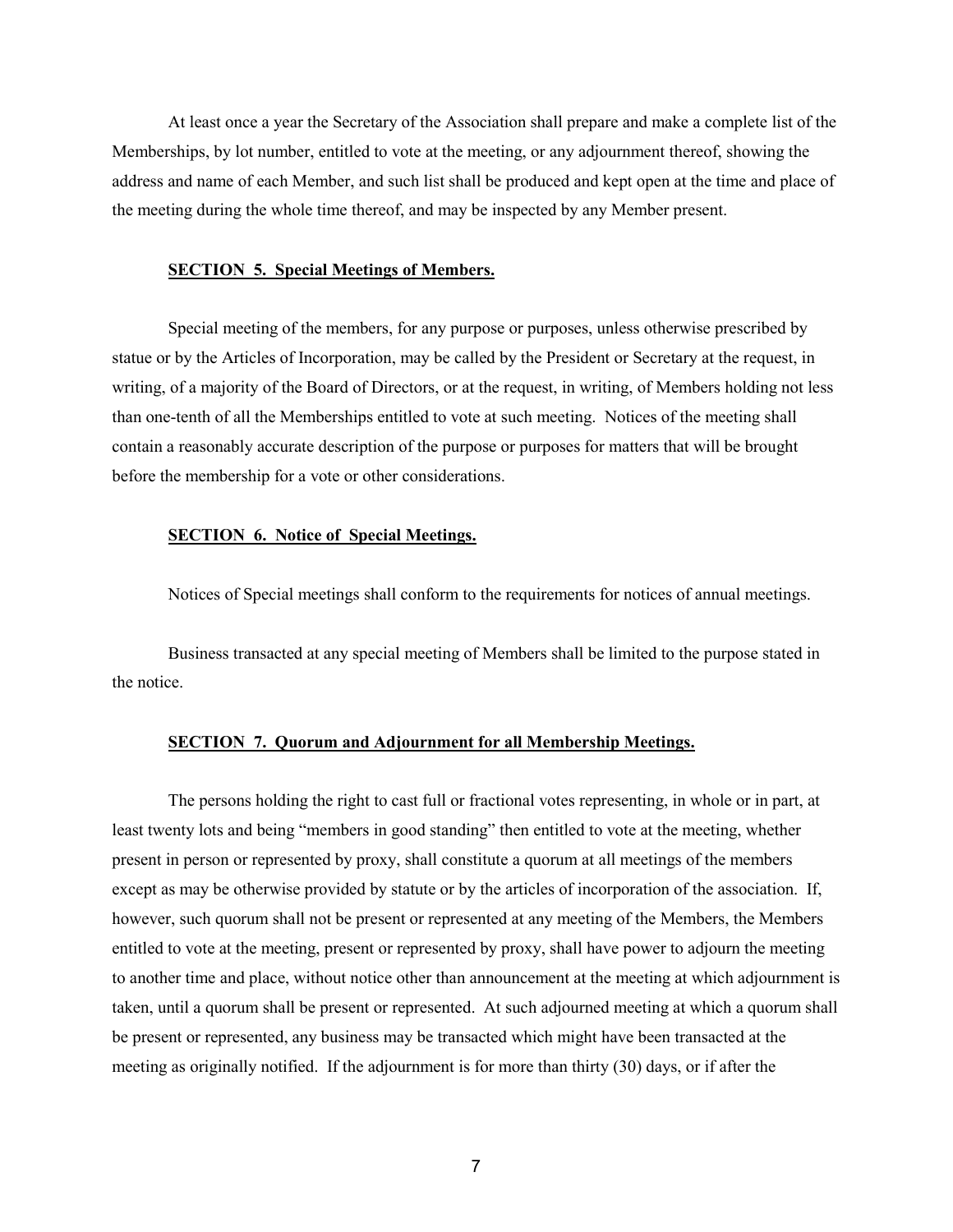adjournment a new record date is fixed for the adjourned meeting, a notice of the adjourned meeting shall be given to members at the meeting.

## **SECTION 8. Majority Required for All Meetings.**

When a quorum is present at the meeting, the vote of the holders of a majority of the voting power present, whether in person or represented by proxy, shall decide any question properly brought before such meeting, unless the question is one upon which, by express provision of the statute, the Articles of Incorporation or another section of these By-Laws, a different vote is required in which case such express provision shall govern and control the decision of such question.

#### **SECTION 9. Action Without Meeting.**

Any action required or permitted to be taken at any annual or special meeting of Members may be taken without a meeting, without prior notice and without a vote, if a consent in writing, setting forth the action so taken, shall be signed on behalf of all the holders of all of the Memberships entitled to vote with respect to the subject matter of the action.

#### **SECTION 10. Waiver of Notice.**

Attendance of a Member at a meeting shall constitute waiver of notice of such meeting, except when such attendance at the meeting is for the express purpose of objecting to the transaction of any business because the meeting is not lawfully called or convened. Any Member may waive notice of any annual or special meeting of Members by executing a written notice of waiver either before or after the time of the meeting.

#### **ARTICLE IV**

#### **DIRECTORS**

# **SECTION 1. Number.**

The number of Directors constituting the Board of Directors shall be at least three and no more than six. The number of directors between three and six shall be determined by the membership at its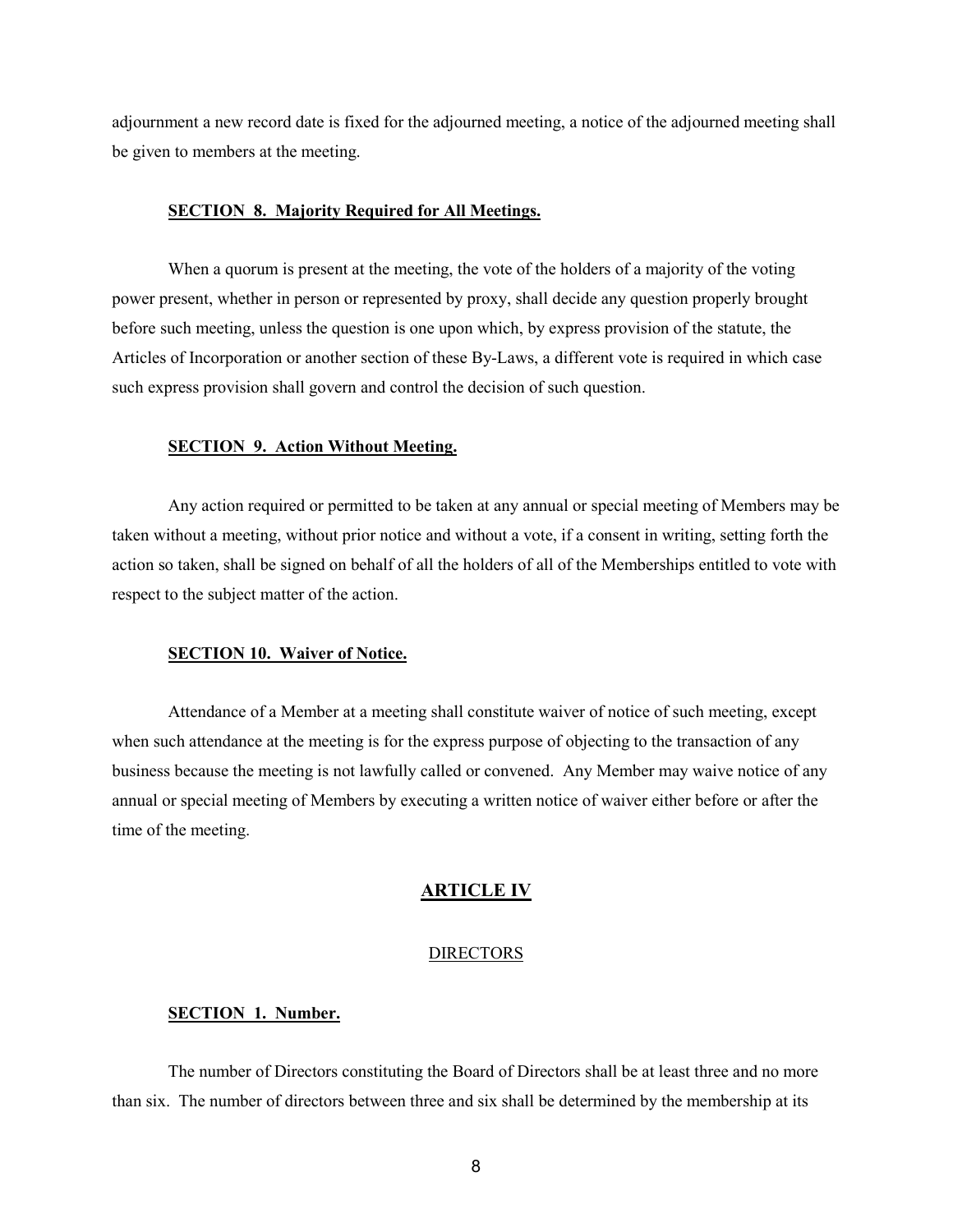annual meeting. The directors shall be elected at the annual meeting of members, except as provided in Section 3 of this Article. Half of the Directors elected at the annual meeting in the summer of 2000 shall hold office for terms of two years each, and the other half of the directors, or lesser number if there be an odd number of directors, shall hold office for terms of office. Each direction shall hold office until the term of office for his or her directorship expires or until his or her successor is elected and qualified. Directors must be members in good standing.

#### **SECTION 2. Removal.**

At any annual or special meeting of Members duly called, any one or more of the elected Directors may be removed with or without cause by vote of the majority of memberships.

## **SECTION 3. Vacancies.**

Vacancies and newly created Directorships resulting from any increased in the authorized number of Directors may be filled by the affirmative vote of a majority of the remaining Directors then in office, though not less than a quorum, or by a sole remaining Director, and the Directors so chosen shall hold office until the next annual election and until their successors are duly elected and qualified, unless sooner displaced. If there are no Directors in office, then an election of Directors may be held in the manner provided herein.

## **SECTION 4. Powers and Duties.**

The business and affairs of the Association shall be managed by its Board of Directors, which may exercise all such powers by the Association and do all such lawful acts as are not by statute, the Articles of Incorporation, or these By-Laws directed or required to be exercised or done by the Members.

#### **SECTION 5. Other Duties.**

Without limiting the generality of Section 4 of this Article, the Board of Directors shall be responsible for the following: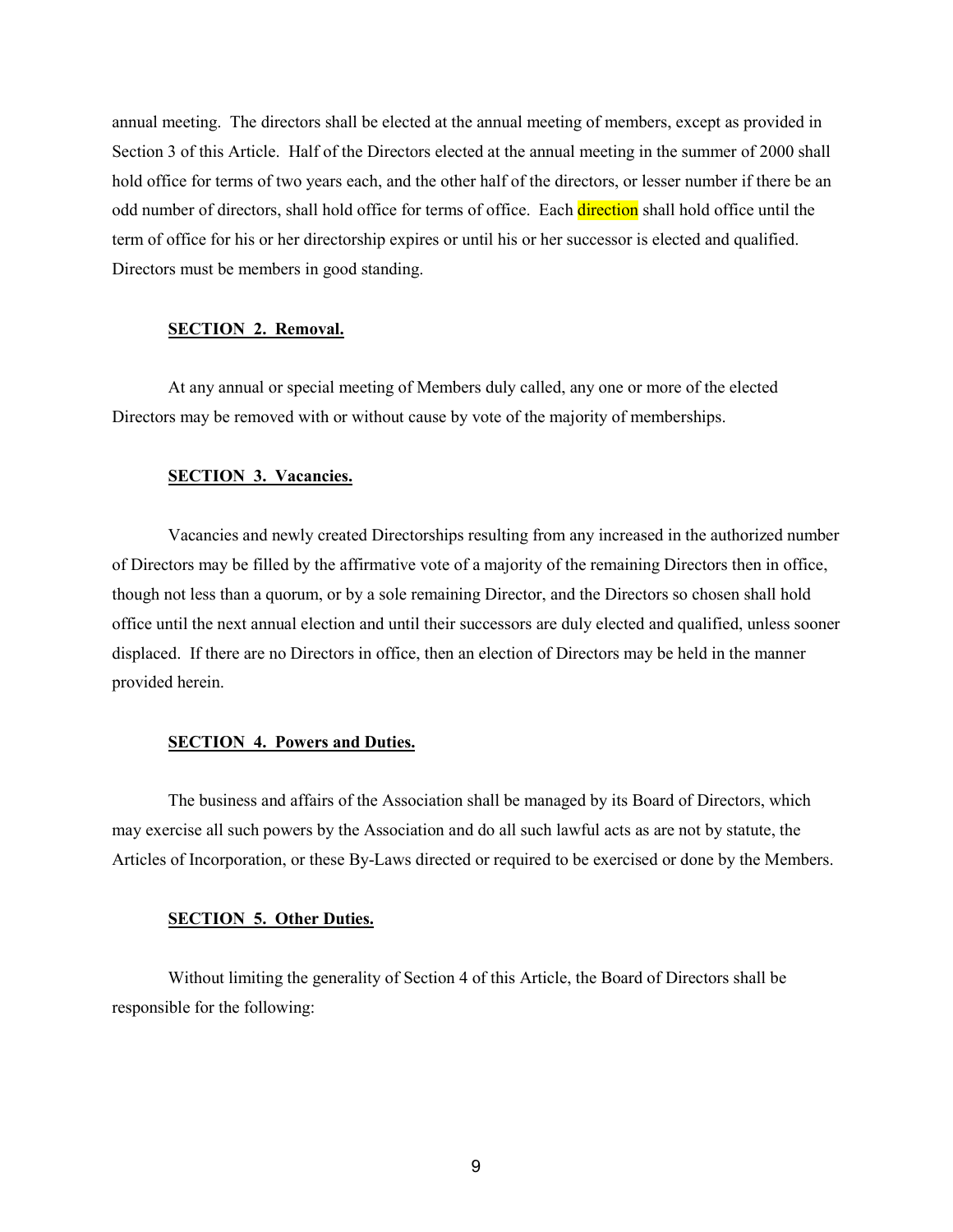(a) Care and upkeep and, to the extent deemed necessary, the security of (i) Forest Trails Unit One and (ii) the areas thereof previously dedicated for purposes of, as directed by the Association, common recreation, drainage, public utilities and pedestrian access.

(b) Collection of periodic assessments and such fines as may, from time to time, be authorized by the membership from the owners of residential homesites or their agents; including but not limited to, the filing of notices of claims of liens and foreclosure of liens arising in favor of the corporation under the recorded covenants, conditions and restrictions. A current list and description of the fines authorized by the membership shall be maintained by the Secretary of the corporation as a schedule and attachment to the official set of by-laws of the corporation kept and maintained by the Secretary.

(c) Employment and dismissal of the personnel necessary for the maintenance and the operation of Forest Trails Unit One common areas, and the functioning of the Association.

(d) To obtain and keep in full force and effect insurance policies, in such amount and such types as the Board deems appropriate, with respect to Forest Trails Unit One.

(e) To grant or relocate easements as may be necessary to confer benefit on Forest Trails Unit One.

(f) To adopt and amend rules and regulations and enforce the same covering the operation and use of all the property and recreational area of and/or in Forest Trails Unit One.

(g) To open bank account on behalf of the Association and to designate the signatories required therefore.

(h) To invest any excess funds held or controlled by the Association.

(i) To enforce the restrictions contained in the Declaration.

The foregoing enumeration of specific responsibilities shall not be deemed to limit any other power or duty of the Board of Directors arising by law or under the Declaration, Articles of Incorporation or these By-Laws.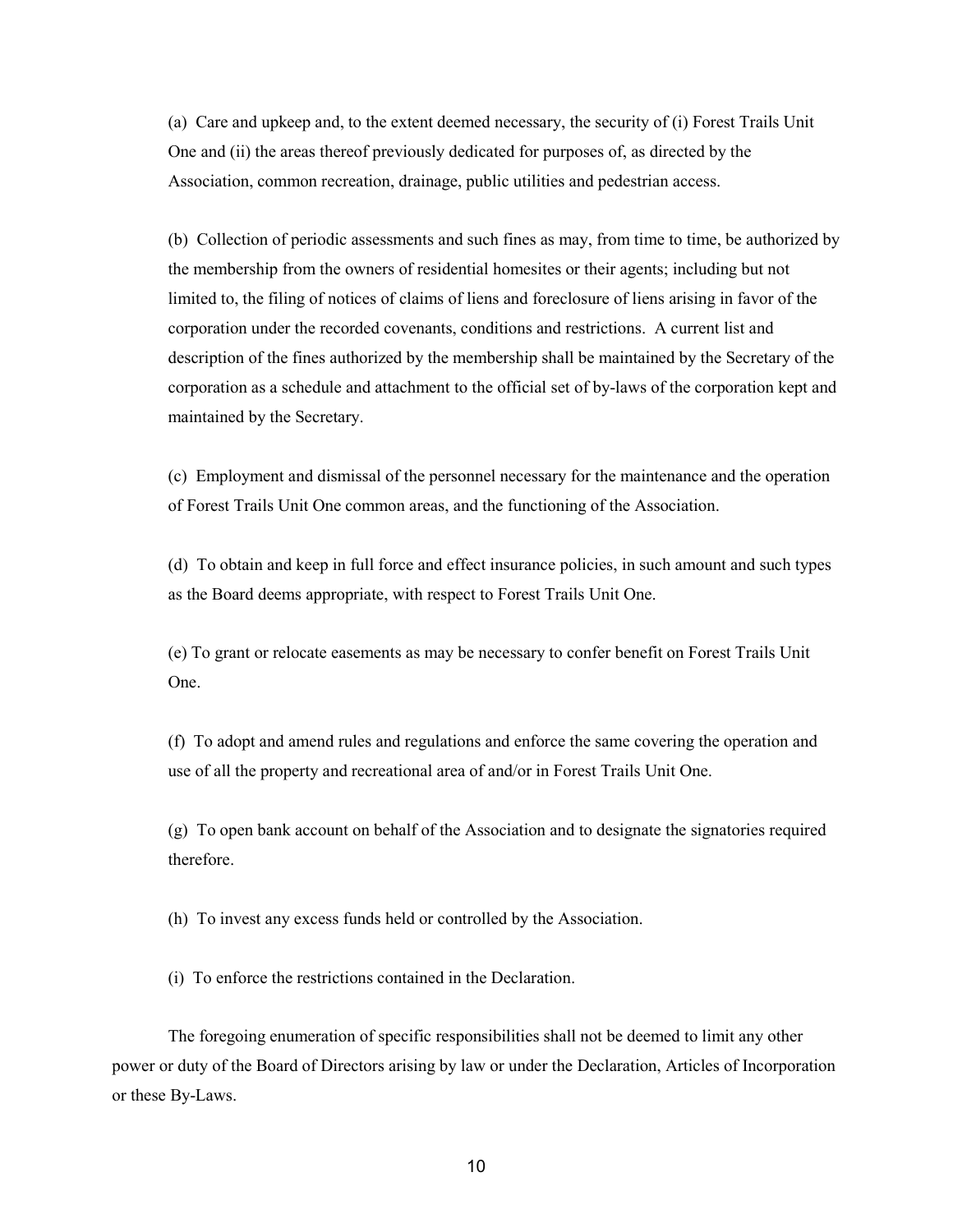#### **SECTION 6. Place of Meetings.**

The Board of Directors of the Association may hold meetings, both regular and special, either within or without the State of Arizona.

## **SECTION 7. Annual Meetings.**

The first meeting of each newly elected Board of Directors shall be held immediately following the annual meeting of Members and in the same place as the annual meeting of Members, and no notice to the newly elected Directors of such meeting shall be necessary in order legally to hold the meeting, providing a quorum is present. In the event such meeting is not held, the meeting may be held at such time and place as shall be specified in a notice given as hereinafter provided for special meetings of the Board of Directors, or as shall be specified in a written waiver of all Directors.

## **SECTION 8. Regular Meetings.**

Regular meetings of the Board of Directors may be held without notice at such time and at such place as shall from time to time be determined by the Board.

#### **SECTION 9. Special Meetings.**

Special meetings of the Board may be called by the President or Secretary on one (1) day's notice to each Director, either personally, or by mail, by telegram, or by telephone; special meetings shall be called by the President or Secretary in like manner and one like notices on the written request of two (2) Directors, where more than one (1) Director serves on the Board.

# **SECTION 10. Quorum.**

A majority of the Membership of the Board of Directors shall constitute a quorum and the concurrence of a majority of those present shall be sufficient to conduct the business of the Board, except as may be otherwise specifically provided by statute or by the Articles of Incorporation. If a quorum shall not be present at any meeting of the Board of Directors, the Directors then present may adjourn the meeting to another time or place, without notice other than announcement at the meeting, until a quorum shall be present.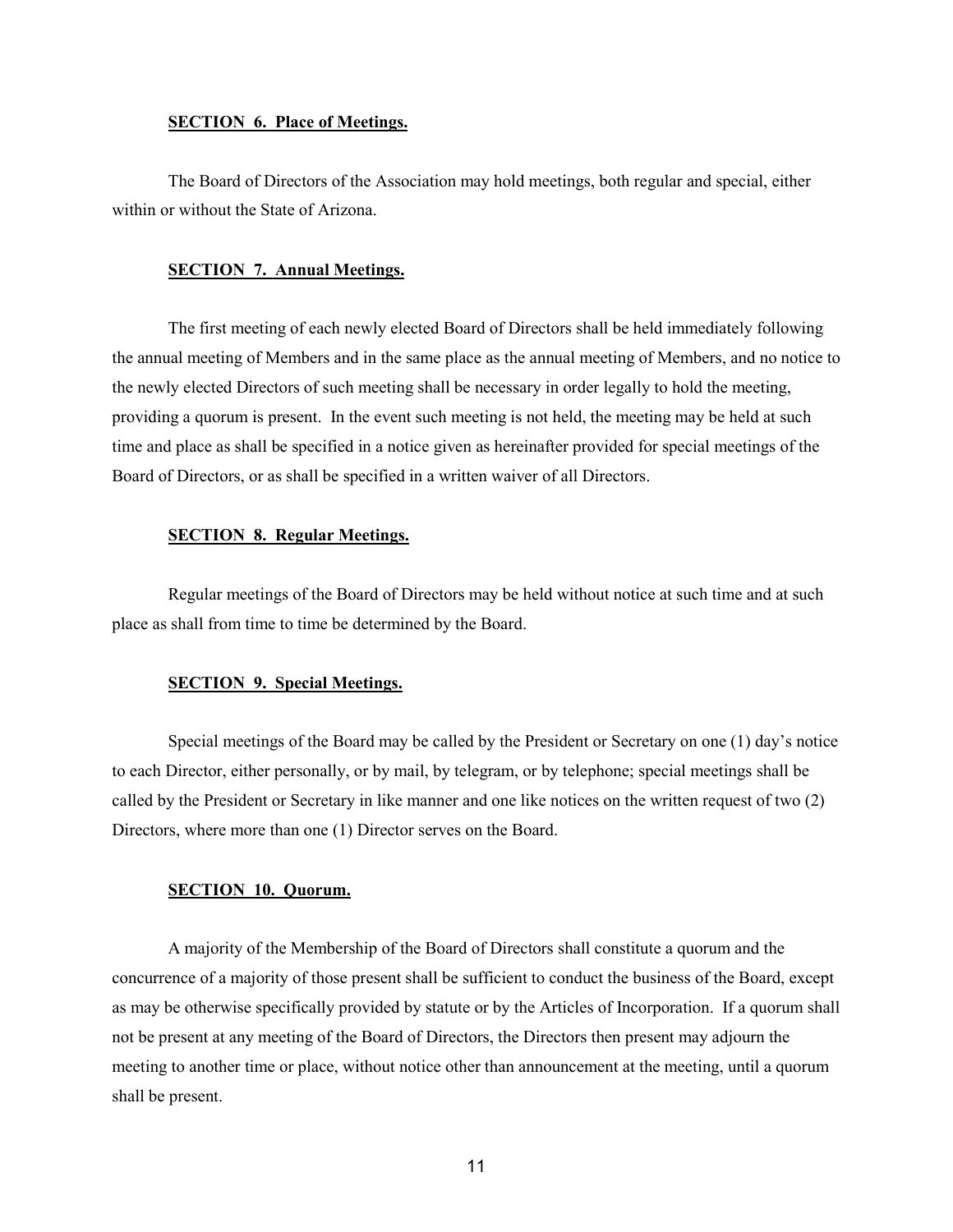#### **SECTION 11. Action without Meeting.**

Unless otherwise restricted by the Articles of Incorporation or by these By-Laws, any action required or permitted to be taken at any meeting of the Board of Directors or of any committee thereof may be taken without a meeting, if all members of the Board or committee, as the case may be, consent thereto in writing, and the writing or writings are filed with the minutes of proceedings of the Board of Directors.

# **SECTION 12. Compensation.**

No compensation shall be paid to Directors for their services in such capacity. No remuneration shall be paid to a Director for services performed by him or her for the Association in any capacity, unless a resolution authorizing such remuneration shall have been adopted by the Board of Directors before the services are undertaken. Directors may not be employees of the Association. Directors may, however, be reimbursed for any actual expenses reasonably incurred in connection with their duties as Directors.

## **SECTION 13. Waiver of Notice.**

Attendance of a Director at a meeting shall constitute waiver of notice of such meeting, except when the person attends the meeting for the express purpose of objecting to the transaction of any business because the meeting is not lawfully called or convened. Any Director may waive notice of annual, regular or special meeting of Directors by executing a written notice of waiver either before or after the time of the meeting.

# **ARTICLE V**

#### **OFFICERS**

#### **SECTION 1. Designation of Titles.**

The officers of the Association shall be chosen by the Board of Directors and shall be a President, a Secretary and a Treasurer. The Board of Directors may also choose one or more Vice-Presidents, and one or more Assistant Secretaries and Assistant Treasurers. Any number of offices, except the offices of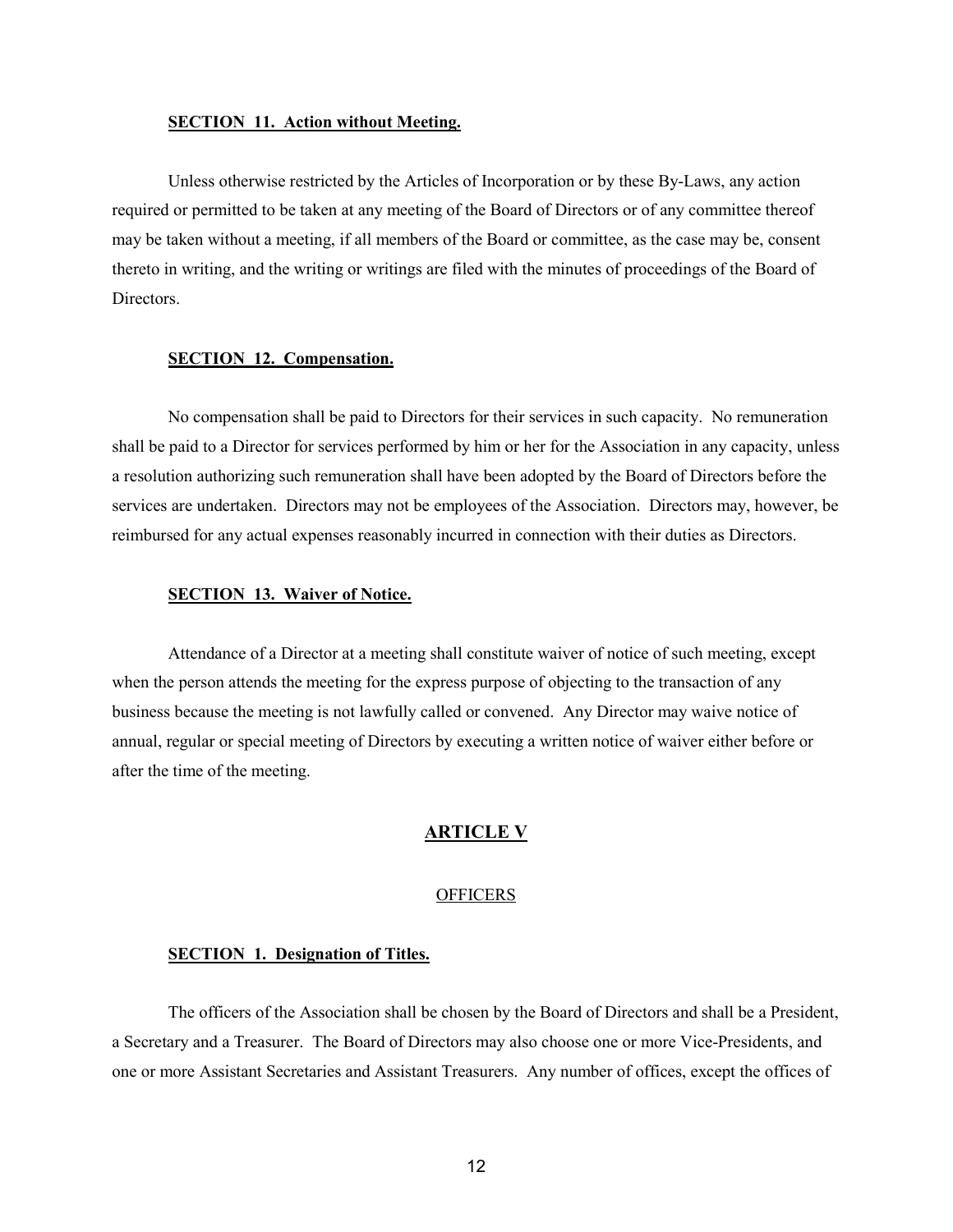the President and Secretary, may be held by the same person, unless the Articles of Incorporation or these Bylaws otherwise provide.

## **SECTION 2. Appointment of Officers.**

The Board of Directors at its first meeting after each annual meeting of Members shall choose a President, a Secretary and a Treasurer, from among the Board members and may choose one or more Vice-Presidents, each of whom shall serve at the pleasure of the Board of Directors. The Board of Directors at any time may appoint officers at the pleasure of the Board of Directors and to exercise such powers and perform such duties as shall be determined from time to time by the Board.

### **SECTION 3. Compensation.**

No compensation shall be paid to officers for their services in such capacity. No remuneration shall be paid to an officer for services performed by him or her for the Association in any capacity, unless a resolution authorizing such remuneration shall have been adopted by the Board of Directors before the services are undertaken. No office may be an employee of the Association. Officers may, however, be reimbursed for any actual expenses reasonably incurred in connection with their duties as officers.

#### **SECTION 4. Vacancies.**

A vacancy in any office because of death, resignation, removal, disqualification or otherwise may be filled by the Board of Directors at any time.

# **SECTION 5. Chairman of the Board. DELETED**

# **SECTION 6. President.**

The President shall preside at all meetings of Members and at all meetings of the Board of Directors. He or she shall sign all deeds and conveyances, all contracts and agreements, and all other instruments requiring execution on behalf of the Association, and shall act as operating and directing head of the Association, subject to policies established by the Board of Directors.

## **SECTION 7. Vice-President.**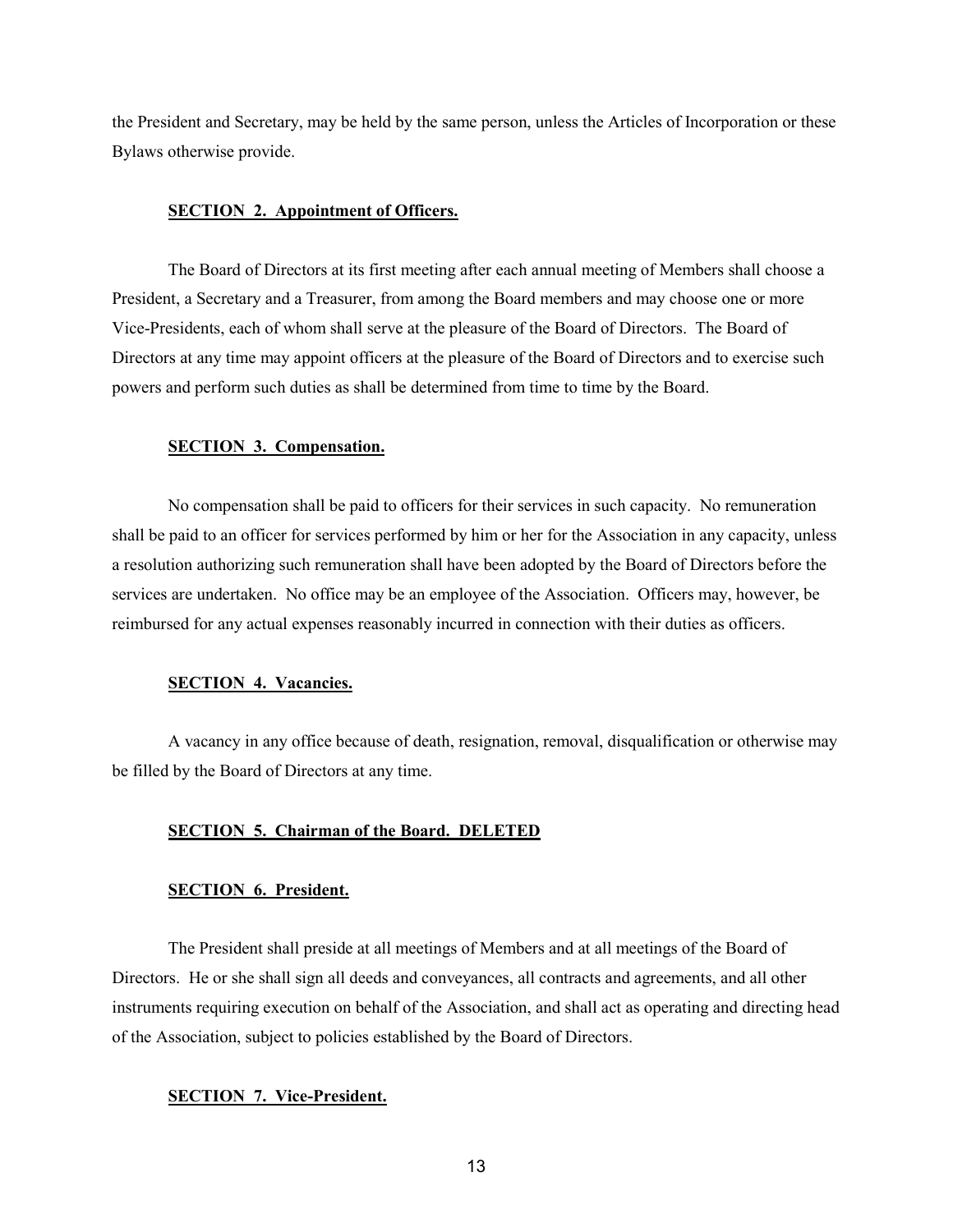There shall be as many Vice-Presidents as shall be determined by the Board of Directors from time to time and they shall perform such duties as from time to time may be assigned to them. Any one of the Vice-Presidents, as authorized by the Board, shall have all the powers and perform all duties of the President in case of the temporary absence of the President or in case of his or her temporary inability to act. In case of the permanent absence or inability of the President to act, the office shall be declared vacant by the Board of Directors and a successor chosen by the Board.

# **SECTION 8. Secretary.**

The Secretary shall see that the minutes of all meetings of Members, of the Board of Directors, and of any standing Committees are kept. He or she shall be the custodian of the corporate seal and shall affix it to all proper instruments when deemed advisable by him or her. He or she shall have charge of all the books and records of the Association except the books of account, and in general shall perform all duties incident to the office of Secretary of an Association and such other duties as may be assigned to him or her

## **SECTION 9. Treasurer.**

The Treasurer shall have general custody of all the funds and securities of the Association except such as may be required by law to be deposited with any state official. He or she shall see to the deposit of the funds of the Association in such bank or banks as the Board of Directors may designate. Regular books of account shall be kept under his or her direction and supervision, and he or she shall render financial statements to the President, Directors, and Members at proper times. The Treasurer shall have charge of the preparation and filing of such reports, financial statements and returns as may be required by law. He or she shall give to the Association such fidelity bond as may be required, by the Board or President, and the premium therefore shall be paid by the Association as an operating expense.

# **SECTION 10. Assistant Secretaries.**

There may be such number of Assistant Secretaries as shall be determined by the Board of Directors from time to time and such persons shall perform such functions as from time to time may be assigned to them. No Assistant Secretary shall have power or authority to collect, account for, or pay over any tax imposed by any federal, state or city government.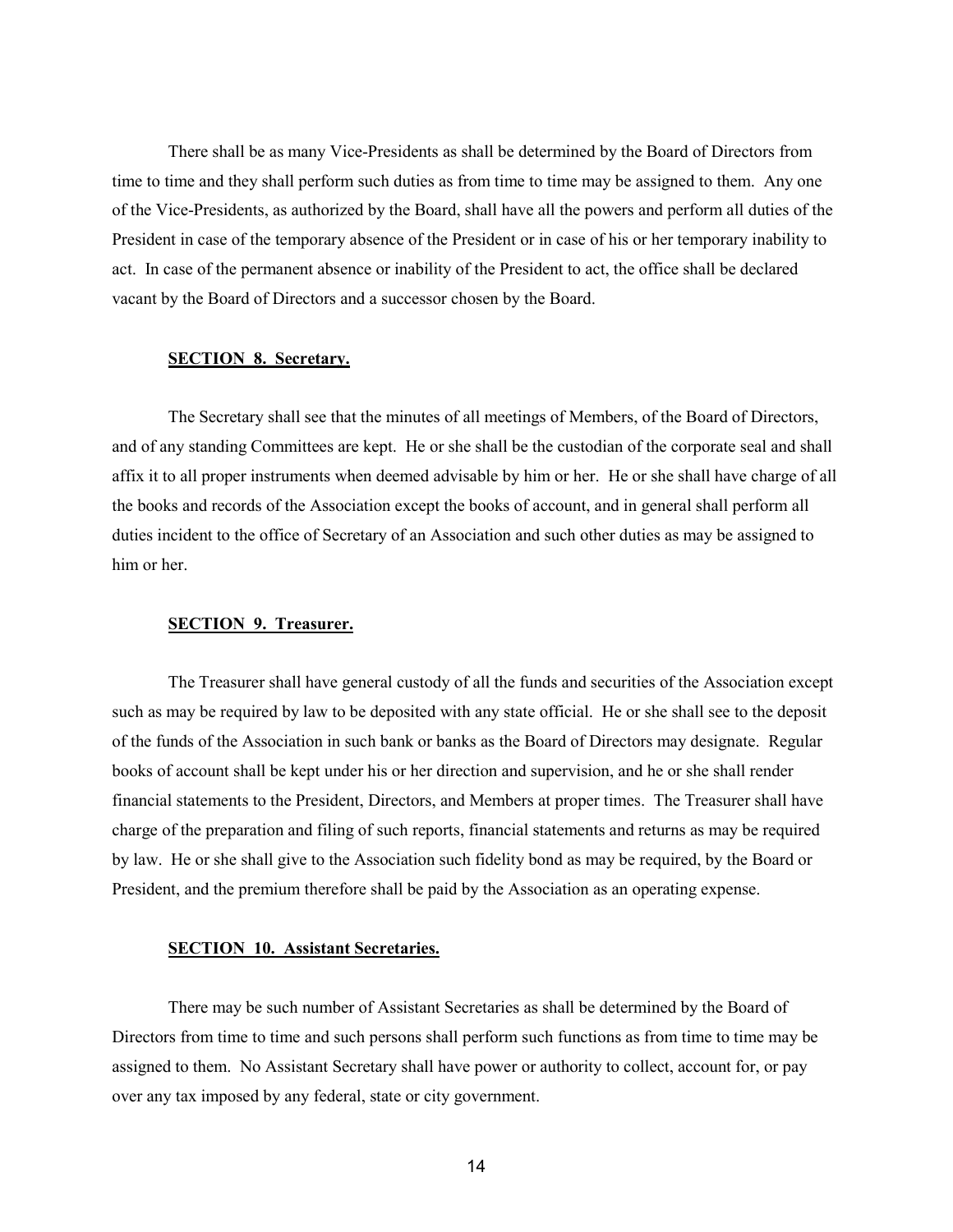#### **SECTION 11. Assistant Treasurers.**

There may be such number of Assistant Treasurers as from time to time the Board of Directors may fix, and such person shall perform such functions as from time to time may be assigned to them. No Assistant Treasurer shall have power or authority to collect, account for, or pay over any tax imposed by any federal state or city government.

## **ARTICLE VI**

# FINANCIAL MATTERS

#### **SECTION 1. Assessments.**

All owners are obligated to pay the annual and special assessments fixed by the corporation and authorized by the provisions of the Declaration to cover the Association's operating expenses and to create and maintain reasonable reserves against anticipated expenses and liabilities. Such assessments shall be determined by the corporation, acting through its officers, and shall be allocated equally by it among all lots in Forest Trails Unit One. The owners of a single residential homesite consisting of more than one lot as defined by the subdivision plat are obligated to pay an assessment for each lot and fraction thereof comprised within their single family residential homesites.

#### **SECTION 2. Budget.**

The Board of Directors shall from time to time, but not less frequently than annually, prepare a budget for the Association and determine the amount of the common charges payable by the owners to meet common expenses of the Association. The Board of Directors shall advise all owners promptly in writing of the amount of such charges payable by each of them, respectively, and shall furnish copies of the budget on which such common charges as based to all owners and to their Mortgagees, if requested in writing.

# **SECTION 3. Assessments and Liens.**

The Board of Directors may levy a late penalty charge on any Owner who fails to pay all or any part of his assessment on or before the due date as set by the Board of Directors. The monthly and any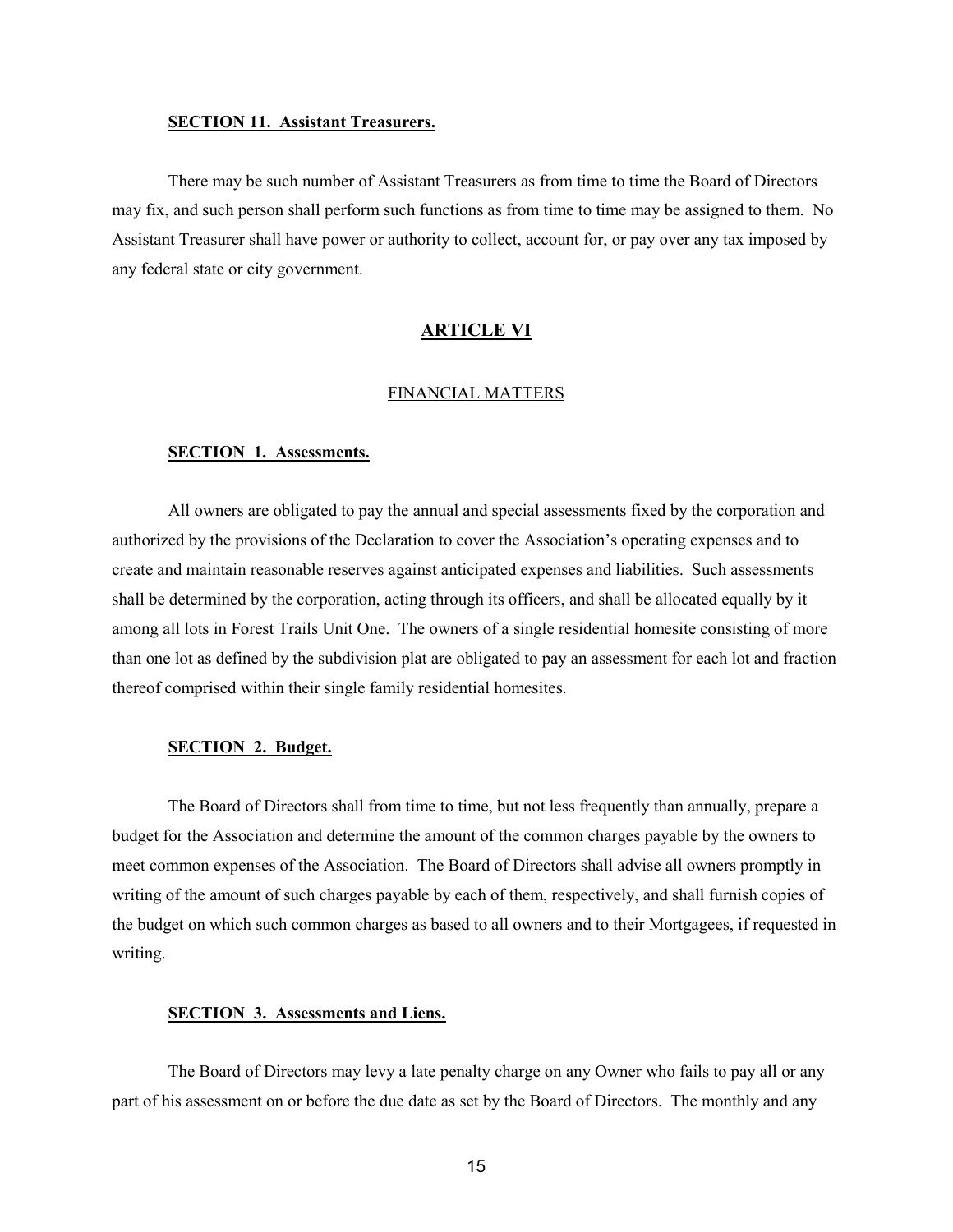special assessments together with interest, late payment charges, costs of collection and reasonable attorneys' fees, shall be a charge on the land and shall constitute a lien upon the lot against which each such assessment is made. Such liens may be foreclosed by the Association in the manner provided or permitted by law for the foreclosure of mortgages in the State of Arizona. Each such assessment, together with interest, late payment charges, costs of collection and reasonable attorneys' fees, shall also be the personal obligation of each person who was owner of such lot at the time when the assessment fell due.

## **SECTION 4. Procedure for Fines.**

## **(a) Procedure for Notification -**

In the event that the Board determines that the owners of any lot comprised within the subdivision have not complied with the provisions of the Declaration (CC&R's). the Board, acting through the Secretary or such other agent as it may designate, shall give written notice to the owner(s) in default initially by Certified Mail and then subsequently by posting the written notice on the lot in the event that Certified Mail fails to notify the owner(s). The written notice/posting shall describe the default of the lot owners and/or the condition on the lot to be corrected by the owner or owners. The default or condition complained of shall be corrected within 60 days following the mailing/posting unless the owners ask the board for and receive an enlargement of the time for curing the default or correcting the condition.

Fines imposed under these By-Laws are the joint and several obligation of all persons or entities owning the lot or lots giving rise to the imposition of the fine, each owner owing to the corporation the entire fine although rights of contribution may exist among those persons who are co-owners of a lot giving rise to the imposition of a fine. In imposing and collecting fines, the corporation may collect in full from any owner of a lot and is not obligated to allocate the burden of payment among multiple owners of a lot.

## **(b) Appeal Process -**

If notice from the Board is to be appealed, the owner shall submit to the Board in writing corrective plans proposing a remedy to the non-compliant condition and a projected date of completion. The Board shall approve or disapprove any plans submitted by the owner and set forth a reasonable plan for correction. In the event the condition is not corrected according to the approved plans and in the allotted time, the Board will proceed to implementing the Fine Process.

# **(c) Fine Schedule -**

16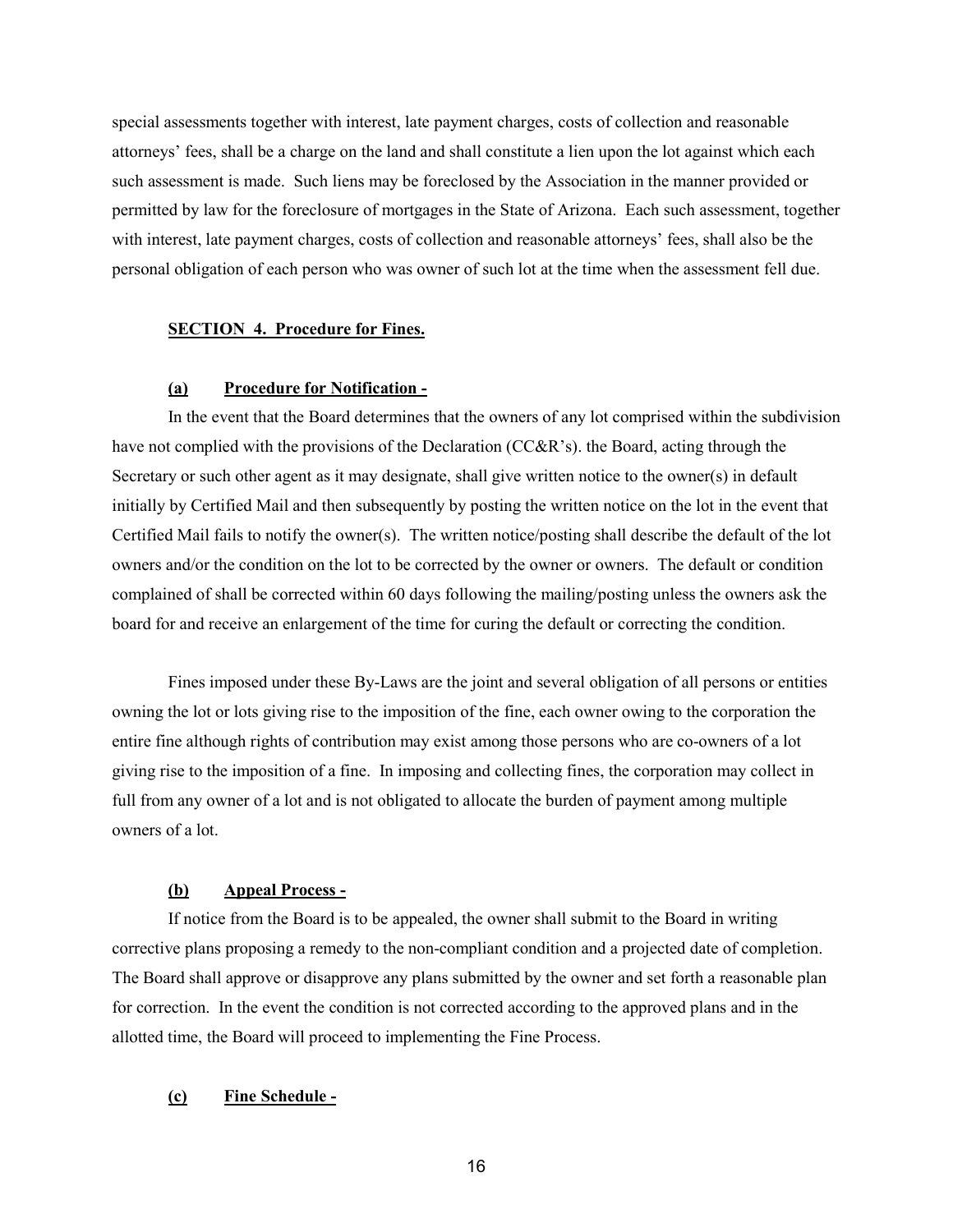The Fine Schedule is shown in Attachment A of these By-Laws. The list and description of fines currently authorized and in effect shall be kept by the Secretary of the corporation with the current set of By-Laws.

# **(d) Late Payments -**

As per section 16H of the Declaration (CC&Rs) all past due sums shall accrue interest as authorized by Arizona Revised Statutes 544-1201.

# **ARTICLE VII**

## COMMITTEES

The Board of Directors may appoint such committees of the Members of the Association and/or Board, as it may deem appropriate in carrying out its purpose. The Board of Directors shall in any event appoint an Architectural Committee to perform the functions contemplated by the Declaration (CC&R's). Said Committee shall consist of not less than three individuals.

# **ARTICLE VIII**

#### AMENDMENT

These By-Laws, including Attachment A, may be amended by a majority vote of the members at any regular annual meeting or by majority vote at a special meeting when notice of the portion of the By-Laws proposed to be amended is included in the call or notice of the annual or special meeting provided that these By-Laws shall not be amended in such manner as would be contrary to or inconsistent with the current Declaration (CC&R's) or the Articles of Incorporation.

## **ARTICLE IX**

#### RULES AND REGULATIONS

The Board of Directors shall promulgate and adopt rules and regulations for the management of Forest Trails Unit One and any common areas thereof, and said rules and regulations shall apply to and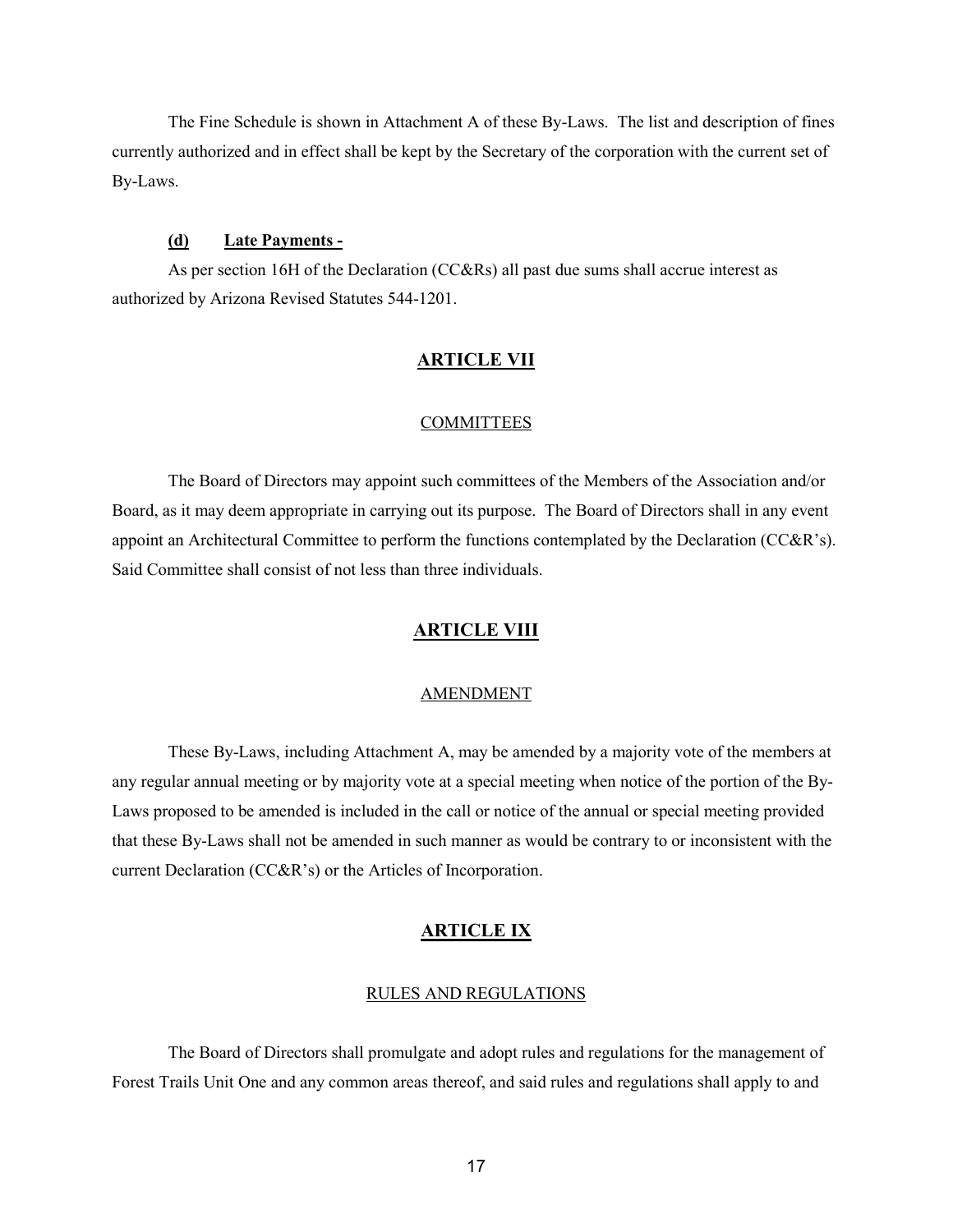govern the use and occupation of the various lots and of the common areas by the owners, any lessees, tenants and guests thereof and all other persons.

# **ARTICLE X**

# FISCAL YEAR

The fiscal year of the Association shall begin on the first day of January and end on the 31<sup>st</sup> day of December of every year.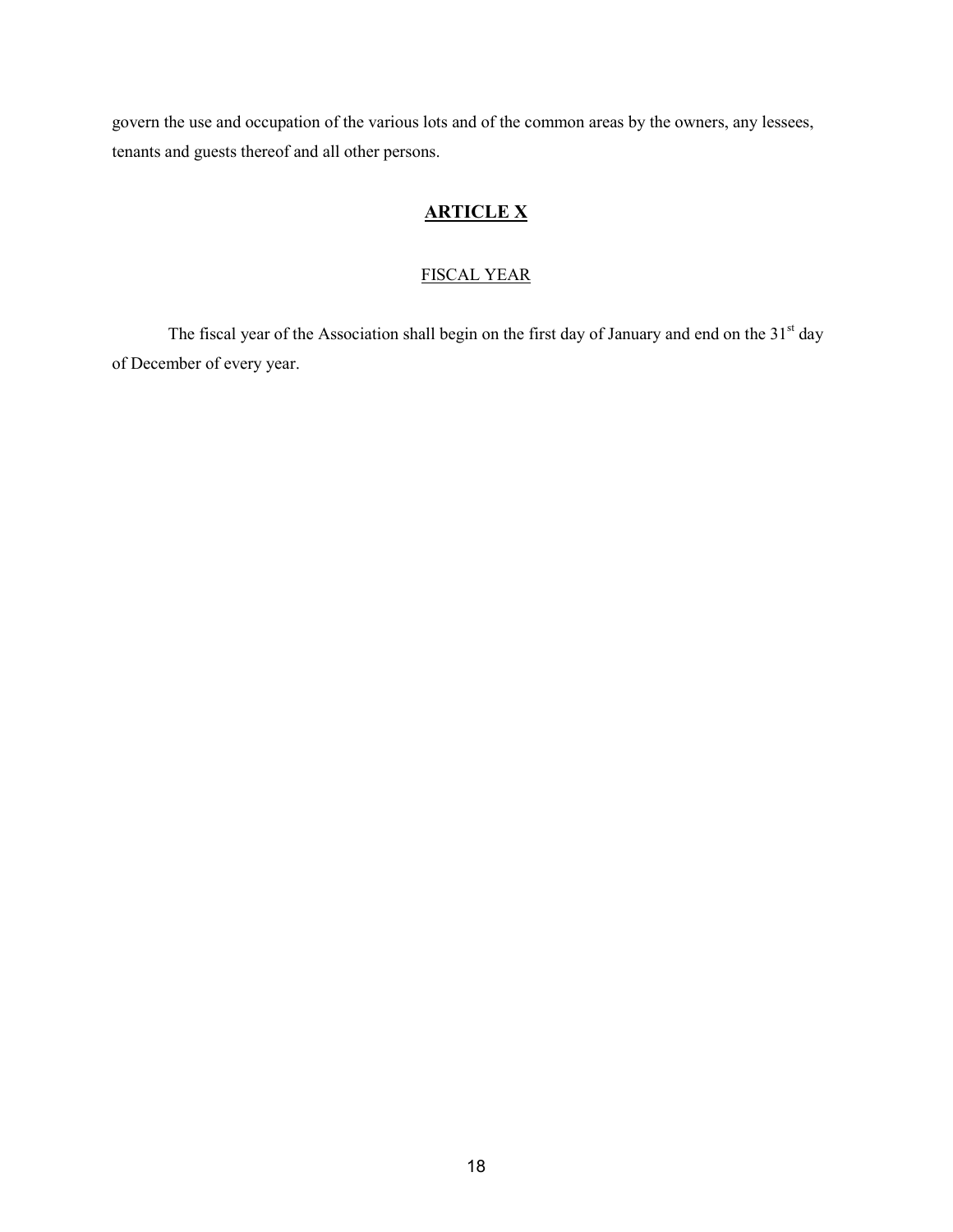# **Attachment A**

# FINE SCHEDULE AND FINEABLE OFFENSES

# **(a) Fine Schedule**

Failure to cure a default or condition within the 60 day period following mailing or posting of written notice - \$50.00.

Failure to cure a default or condition within the time period specified in any approved plan made by the Board in response to appeal by lot owners from a notice mailed or posted. - \$50.00.

For each additional month or fraction thereof following the expiration of the time periods set forth above – an additional \$100.00.

Liens arise when dues, fines and assessments, whether annual or special, become due and remain unpaid; however, in the absence of circumstances leading the Board to act sooner, it is anticipated that notice of the claim of lien will be recorded with the County Recorder when sums are past due six months or more. After recording of any notice of a claim of lien, the owner or owners of the lot shall, in addition to the amounts owed plus interest, become obligated to reimburse the corporation of all collection expenses. These expenses incurred include but not necessarily are limited to attorney's fees, recorder's charges, litigation expenses, reasonable investigation expenses and court costs. At any time after the recording of the notice of a claim of lien, the corporation may proceed to foreclose mortgages. In such event, the owner or owners of the lot shall, in addition to other collection expenses incurred, become obligated to reimburse the corporation for the cost of litigation, title guarantee title report with interest thereon from the date of the purchase of the foreclosure title report.

All past due sums shall accrue interest as provided for in Arizona Revised Statutes §44-1201.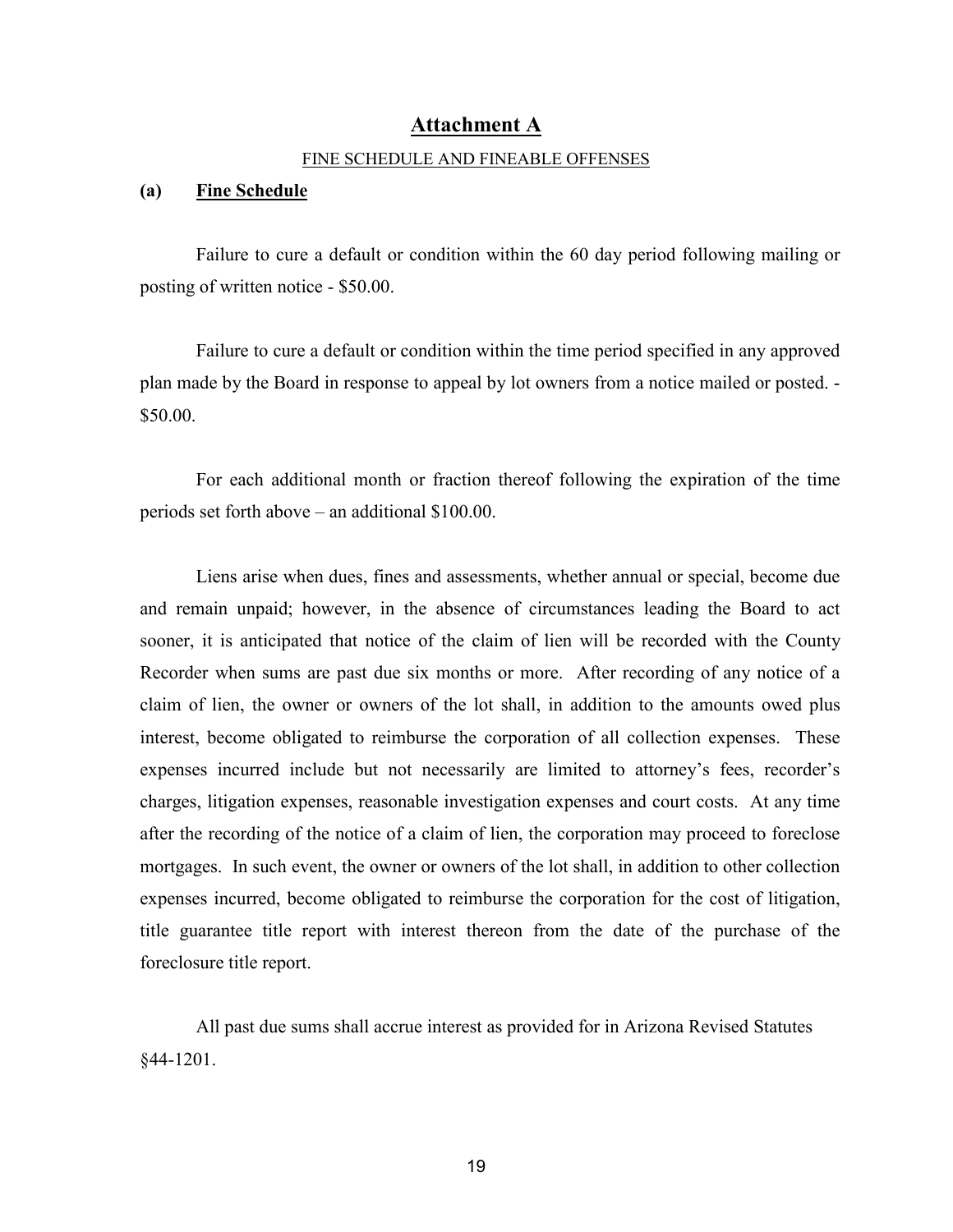- **(b) Fineable Offenses** (not inclusive) (Section numbers refer to those in the Declaration)
	- Failure to submit building plans to the architectural committee as per section 7A, 7B, and 7C.
	- Not providing human waste disposal facility and refuse container during construction per section 21.
	- Not completing the exterior of the building in the 6 months time frame as per section 6A.
	- Unauthorized use of prohibited structure per section 8.
	- Signs posted which do not meet requirements per section 6B.
	- Failure to adequately screen tanks (gas, fuel oil) per section 9.
	- Failure to keep lot clean of junk, debris, garbage and trash per section 11.
	- Unauthorized vehicles parked on lot or street per section 13.
	- Motor vehicles under repair or not in operating condition left on street or UN-garaged on lot per section 13.
	- Greater than 4 vehicles parked on lot more than 16 days without Board approval per section 13.
	- Noxious or offensive activity carried on at a building site per section 14.
	- Unauthorized animals kept on property per section 12.
	- Household pets unleashed or causing a disturbance which brings about complaints from 2 or more residents.